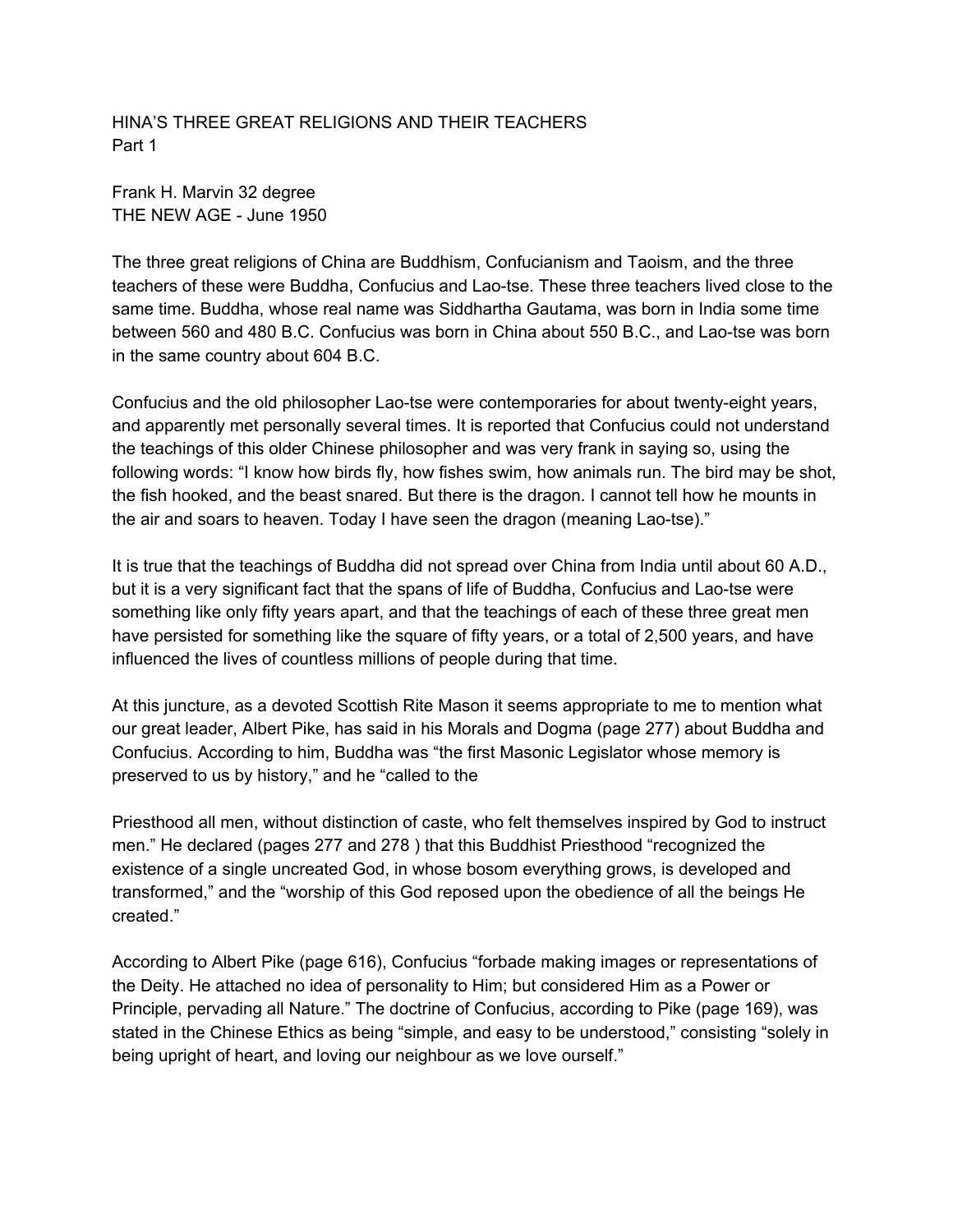The theory of the four sublime verities, or truths, lies at the foundation of Buddhism. They are: (1) That pain is inseparable from existence, inasmuch as existence brings old age, sickness and death. (2) That pain is the offspring of desire and of faults that desire has made us commit in previous states of existence or in the present state of existence. This verity comprehends the belief in the transmigration of souls; that is, that a soul migrates from one body to another in a whirlpool of rebirths. (3) That existence, and therefore the accompanying pain from which it is inseparable, can only cease through Nirvana, which is the arrival of the soul at that state of blissful oblivion, a condition of eternally unconscious repose or the complete annihilation of the thinking principle, or a complete mental blowout. (4) That in order to attain Nirvana our desires and passions must be suppressed.

Buddhism differs from Christianity in that the Christian is taught that he alone owns his own soul; that his soul is immortal and the trials and tribulations of the soul after death are affected by the conduct of the individual during human existence. The Buddhist conception of the soul is predicated on gratitude to the possessors of the same soul in the past for their struggles from birth to death, respectively, in trying to suppress and overcome passions which have caused pain, and his aim to serve the successive possessors of the same soul by himself struggling to overcome passions.

From the study which I have made, it appears that Buddhism is like Protestantism in that they both save the soul by teaching moral precepts, in contrast to the Roman Catholic Church, which places the essence of religion on formal and devout sacrificial and sacramental services - the daily sacrifice of the mass being a very vital feature of the latter religion. In both Protestantism and Buddhism, the sermons are the main instruments by which souls are saved, whereas the Church of Rome places more emphasis on the mass than on the sermon. In Romanism, the Priesthood is a very powerful factor, whereas, in both Buddhism and Protestantism, the members of the church who do not belong to the Priesthood are given much greater importance.

It is true, however, that externally there is a resemblance of the Buddhist rites and ceremonies to those of the Roman Catholic Church, in that they both have the monastery, the celibacy or unmarried status of the priests, the similarity in the dress and caps of the priests, the incense, the bells, the rosary of beads, the lighted candles at the altar, the same intonations and services, the same idea of purgatory, the Praying in the unknown tongue, and the offerings to departed spirits in the Temple.

Buddhism, like Protestantism, is a revolt of the rights of nature against the domination of the spirit, of humanity against caste, of individual freedom against the domination of a clergic order, and of salvation by faith against salvation by sacraments.

It may be, however, that with Buddhism this revolt has gone too far, for, in asserting the rights of nature against the domination of the spirit, this religion has lost God - there is in it neither creation nor creator. Its tracts say: "The rising of the world is a natural cause. Its rising and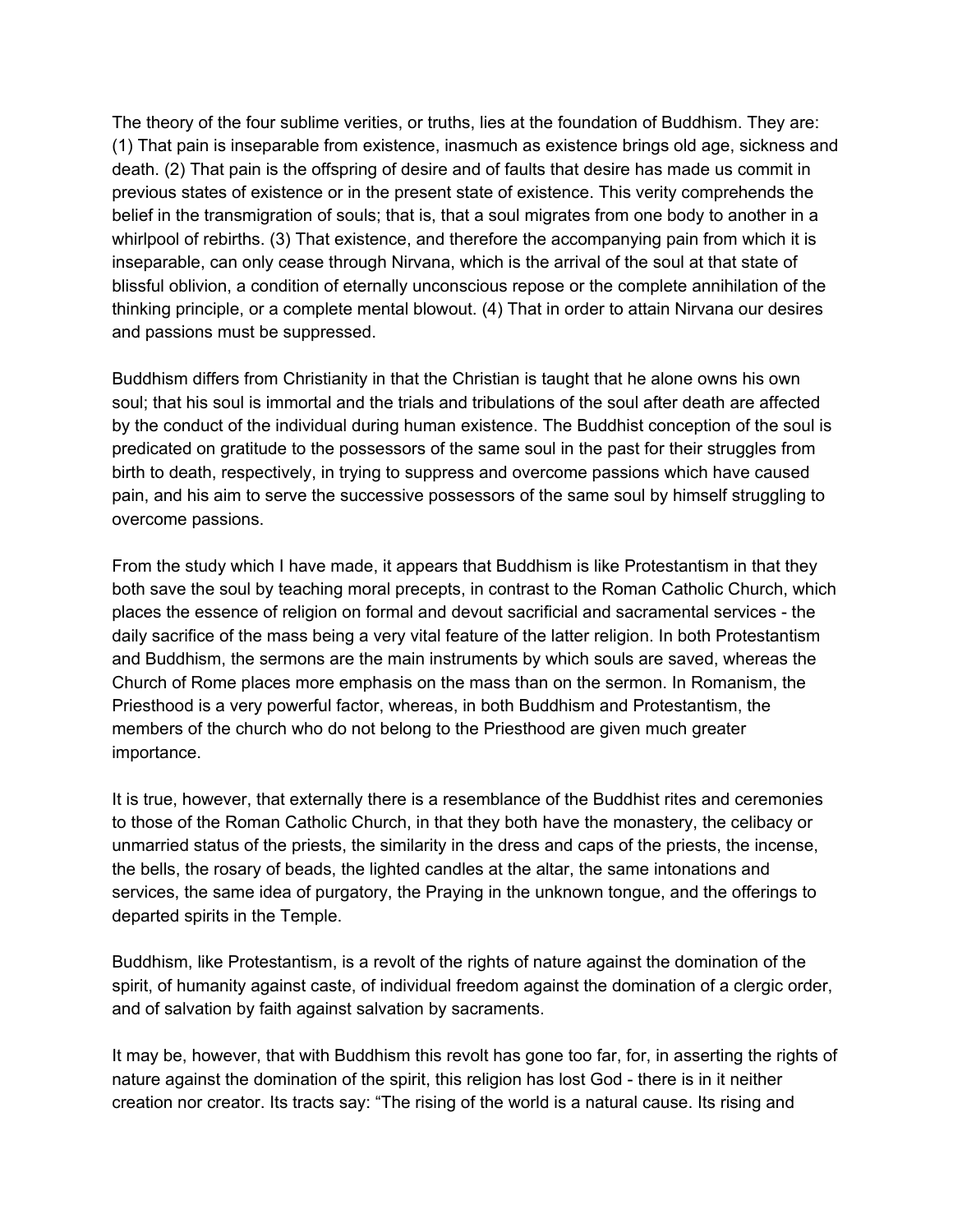perishing are by nature itself. It is natural that the world should rise and perish." The Buddhist knows only this world and is not interested in the eternal world, his chief aim being to escape from the vicissitudes of time into the absolute rest of Nirvana, as above mentioned.

## THE NEW AGE - JULY 1950

The teaching of Confucius has had an immense influence on China for 2,500 years, though he can hardly be said to have founded either a religion or a philosophy. His doctrizes were devoted to practical morality and to the duties of man in relation to his fellow men, based upon his own wisdom and that derived by him from the teachings of antiquity. He taught the great principles of morality, which were founded on family affection and duty, teaching kings that they were to treat their subjects as children and that their subjects were to treat their kings as parents. He was the exponent of the doctrine of reverence - reverence for God, for parents, for the past and its traditions and accomplishments - and, above all, he taught the Golden Rule that "one should not do to others what he does not wish to be done unto him."

Examples of his moral maxims, which have greatly influenced the Chinese people, are the following:

A. "To conduct the governrnent of a state there must be religious attention to business, and good faith, economy of expenditures and love of the people." It would seem that, if every executive and legislator of our federal and state governments would constantly keep this motto before them and faithfully strive to follow the same, it would be greatly conducive to the happiness and welfare of our own people.

- B. "To see what is right and not do it, is want of courage."
- C. "When you have faults, do not fear to abandon them."
- D. "Always, and in everything, let there be reverence."

E. "What I do not wish others to do to me, that also I wish not to do to them."

F. "Filial piety is the root of virtue. It commences with the service of parents. It proceeds to the service of the ruler. It is completed by the establishment of character."

G. "Worship as though the Deity were present."

H. "Grieve not that men know not you; grieve that you know not men."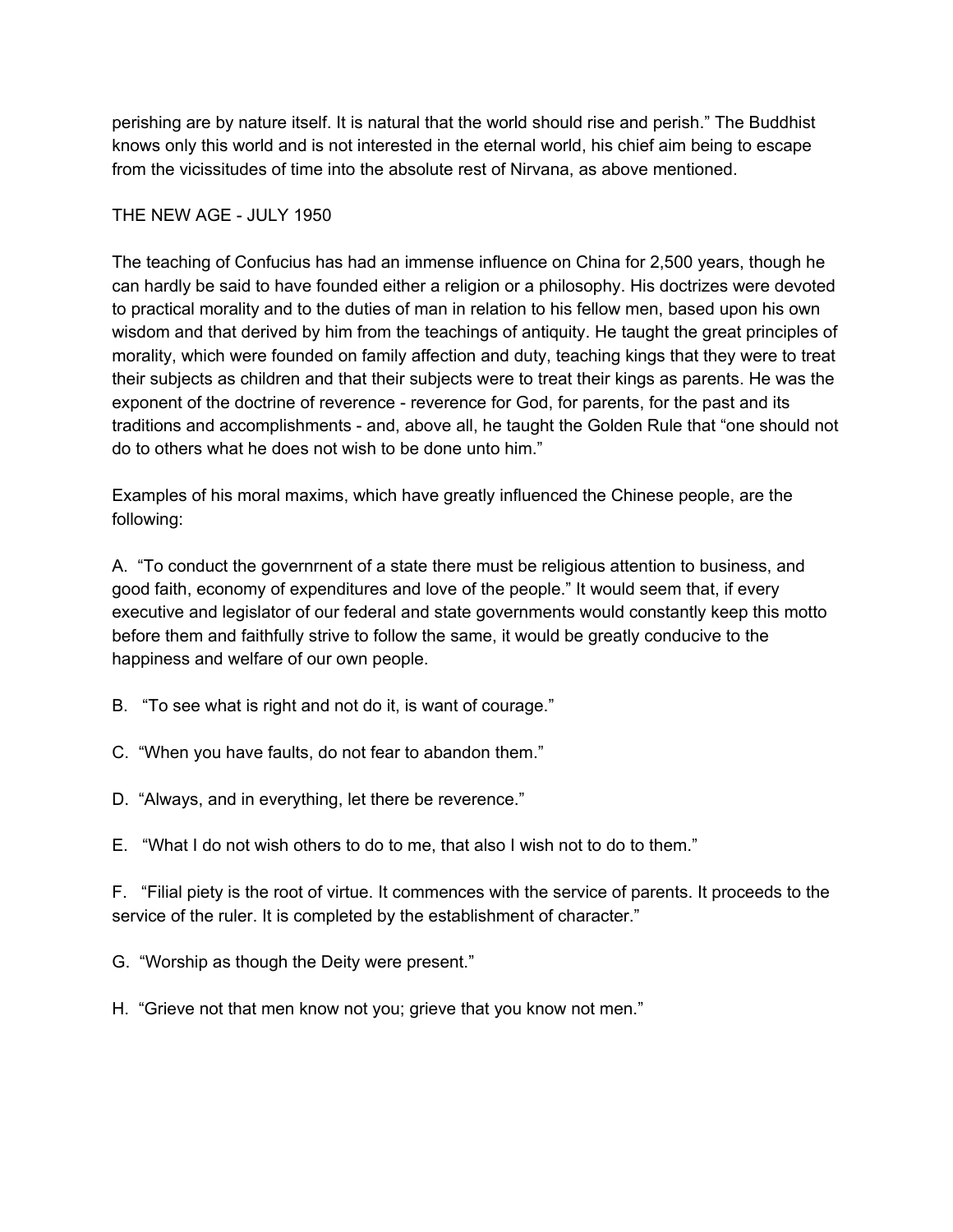Confucius was very careful to avoid certain subjects, such as the capacities and faculties of dead spirits, and he was very adroit and ingenious in side-stepping the answers to questions in relation thereto. As an example, when asked about death, he answered, "While you do not know life, how can you know about death?" When he was asked whether the dead had knowledge of the service rendered to them by the living, he replied, "If I were to say the dead have such knowledge, filial sons and dutiful grandsons would injure their substance in paying the last offices to the departed; and, if I were to say that the dead have no such knowledge, I am afraid that unfilial sons would leave their parents unburied."

The system of Confucius differs from Christianity in that the latter has greater completeness. Jesus fulfills the Confucian reverence for the past by adding hope for the future, by adding faith in God as well as faith in man, and giving to his followers a hope of immortal life, prompted by a sense of the fatherly presence of God. In short, both Confucianism and Christianity inculcate and instill in their teachings the Brotherhood of Man-one of the two great principles of Masonry-but it is really Christianity and not Confucianism which also advocates the other great principle of Masonry, to wit, the Fatherhood of God.

As a philosophy, Taoism meant the revolution of the heavens about the earth, which produced all the phenomena on earth. Tao stood for the creative force or cosmic energy. This Philosophy dealt with the age-long problem of "being and becoming." Laotse appears to have taught the "Philosophy of the Good Enough." This thought is, "Why forever strive after the best, which, theoretically, is never obtainable? Just accept the good enough and be contented and happy." Taoism teaches simplicity, frugality and the love of the soil (the good earth). Lao-tse did not advocate the laborious educational system of Confucius. He believed in innocence and resignment, and preferred a simple culture to wealth. The Taoists have generally been pacifists to a certain degree, and favored small political units, and have been against centralized politics, and against all forms of slavery and legal dictation.

The whole teaching of Lao-tse has been considered by many to be vague and unsatisfactory, but he mmde a great advance over the teachers who had preceded him by laying down the doctrine, "that ultimately good would gain the victory over evil, and by insisting that good should be returned for evil as the sure way to overcome it."

As a demonstration of these teachings, Taoism has the following rules:

1. "To those who are good to me, I am good. And to those who are not good to me, I am also good. Thus all get to be good."

2. "To those who are sincere with me, I am sincere, and to those who are not sincere, I am also sincere. Thus all get to be sincere."

3. "Recompense injury with kindness.